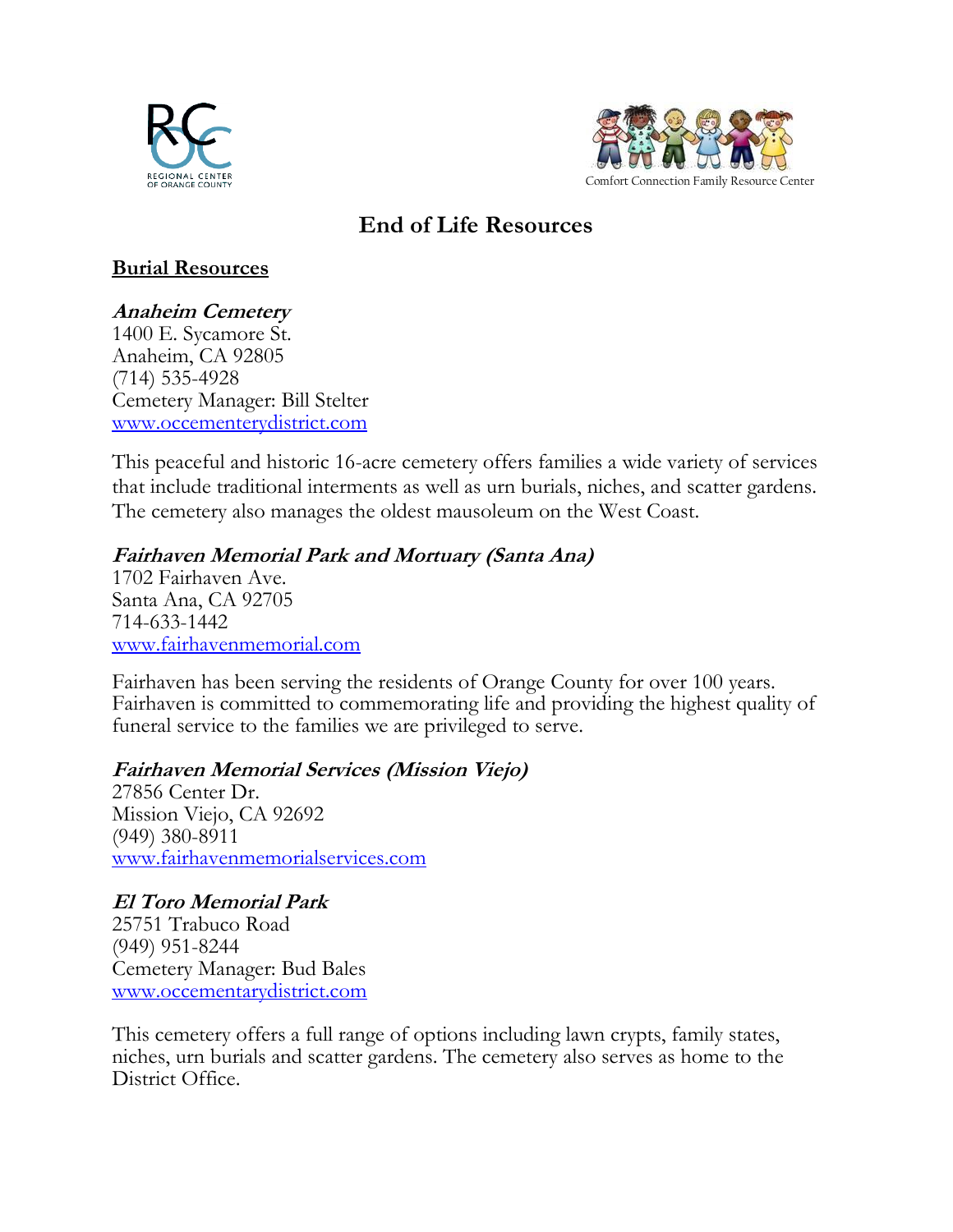## **Santa Ana Cemetery**

1919 E. Santa Clara Ave. Santa Ana, CA 92705 (714) 953-2959 Cemetery Manager: Julio Amarillas [www.occementarydistrict.com](http://www.occementarydistrict.com/)

The 29 acres of monuments, green lawns and majestic trees provide a beautiful setting that combines the old with the new at this historic site. A full range of services are available including niches, urn gardens, and traditional lawn interments.

#### **Diocese of Orange Catholic Cemeteries**

[www.occem.org](http://www.occem.org/)

### **Ascension Cemetery & Guardian Angel Mausoleum**

24754 Trabuco Road Lake Forest, Ca 92630 (949) 837-1331

### **Cathedral Memorial Gardens**

13280 Chapman Ave. Garden Grove, CAv92840 (714) 489-6102

## **Good Shepherd Cemetery**

8301 Talbert Ave. Huntington Beach, CA 92646 (714) 847-8546

## **Holy Sepulcher Cemetery**

7845 Santiago Cyn Road Orange, CA 9269 (714) 532-6551

#### **Funerals Resources**

#### **Anaheim**

*Hilgenfeld Mortuary* 120 E. Broadway Anaheim, CA 92805 (714) 535-4105 [office@hilgengeldmortuary.com](mailto:office@hilgengeldmortuary.com) [www.hilgenfeldmortuary.com](http://www.hilgenfeldmortuary.com/)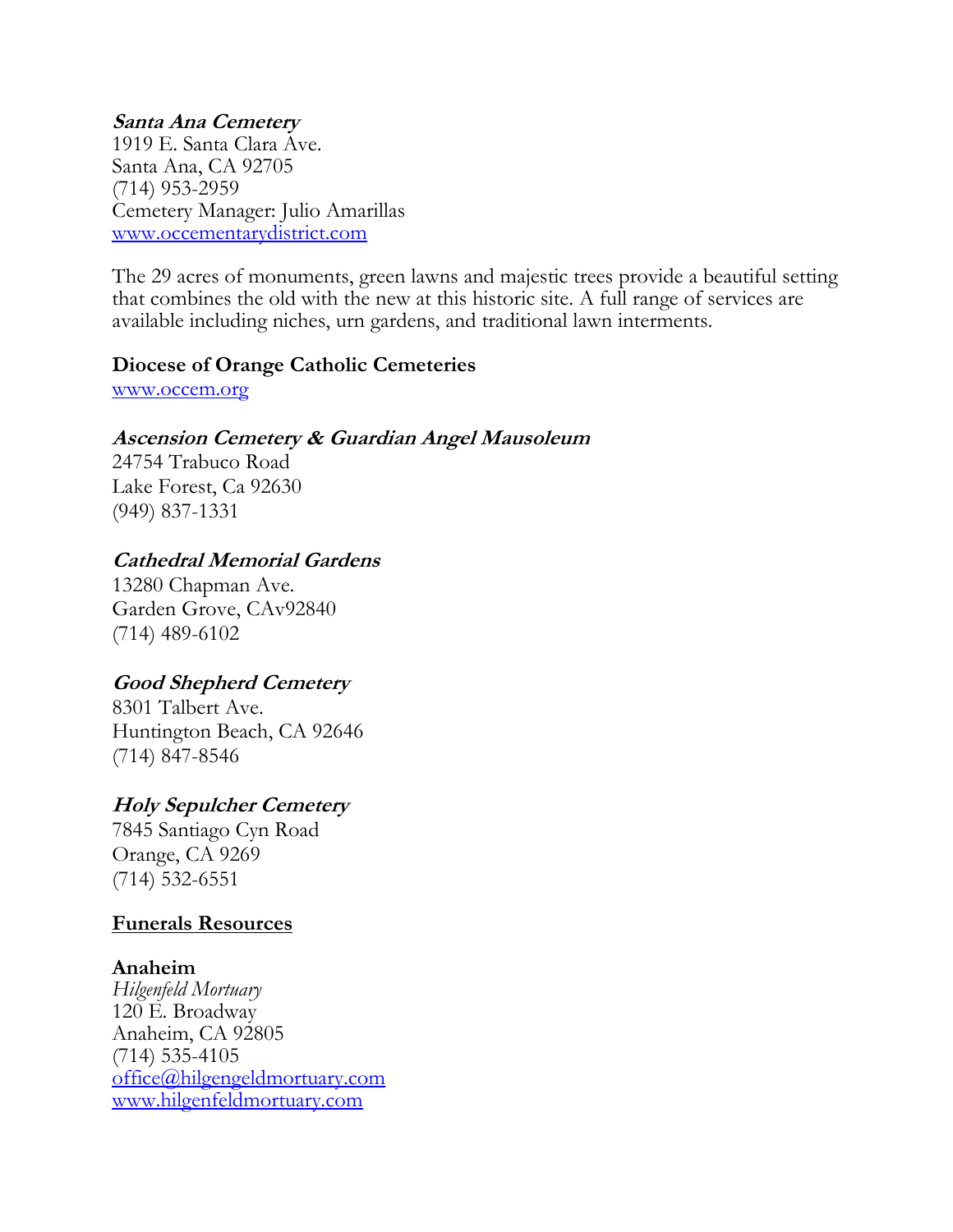*Pierce Brothers Mortuary /Funeraria del Angel*  2425 W. Lincoln Ave. Anaheim, CA 92801 (714) 828-6440 [www.funerariadelangel.com](http://www.funerariadelangel.com/)

#### **Brea**

*ACCORD Cremation & Burial Services* 535-C W. Lambert Road Brea, CA 92821 (800) 843-0995 [contact@accordcremationandburial.com](mailto:contact@accordcremationandburial.com) [www.accordcremationandburial.com](http://www.accordcremationandburial.com/)

*Memory Garden Memorial Park and Mortuary* 455 W. Central Brea, CA 92821 (714) 529-3961 [www.memorygarden.com](http://www.memorygarden.com/)

#### **Buena Park**

*Renaker Klockgether Mortuary* 7651 Commonwealth Ave. Buena Park, CA 90621 (714-521-1010 [www.renakerklockgether.com](http://www.renakerklockgether.com/)

#### **Corona Del Mar**

*Pacific View Memorial Park & Mortuary* 3500 Pacific View Dr. Corona Del Mar, CA 92625 (949) 644-2700 [www.dignitymemorial.com](http://www.dignitymemorial.com/)

#### **Costa Mesa**

*Harbor Lawn – Mt Olive Memorial Park & Mortuary* 1625 Gisler Ave. Costa Mesa, CA 92626 (714) 540-5554 [www.dignitymemorial.com](http://www.dignitymemorial.com/)

#### **Cypress**

*Forest Lawn Memorial – Parks and Mortuaries* 4471 Lincoln Ave.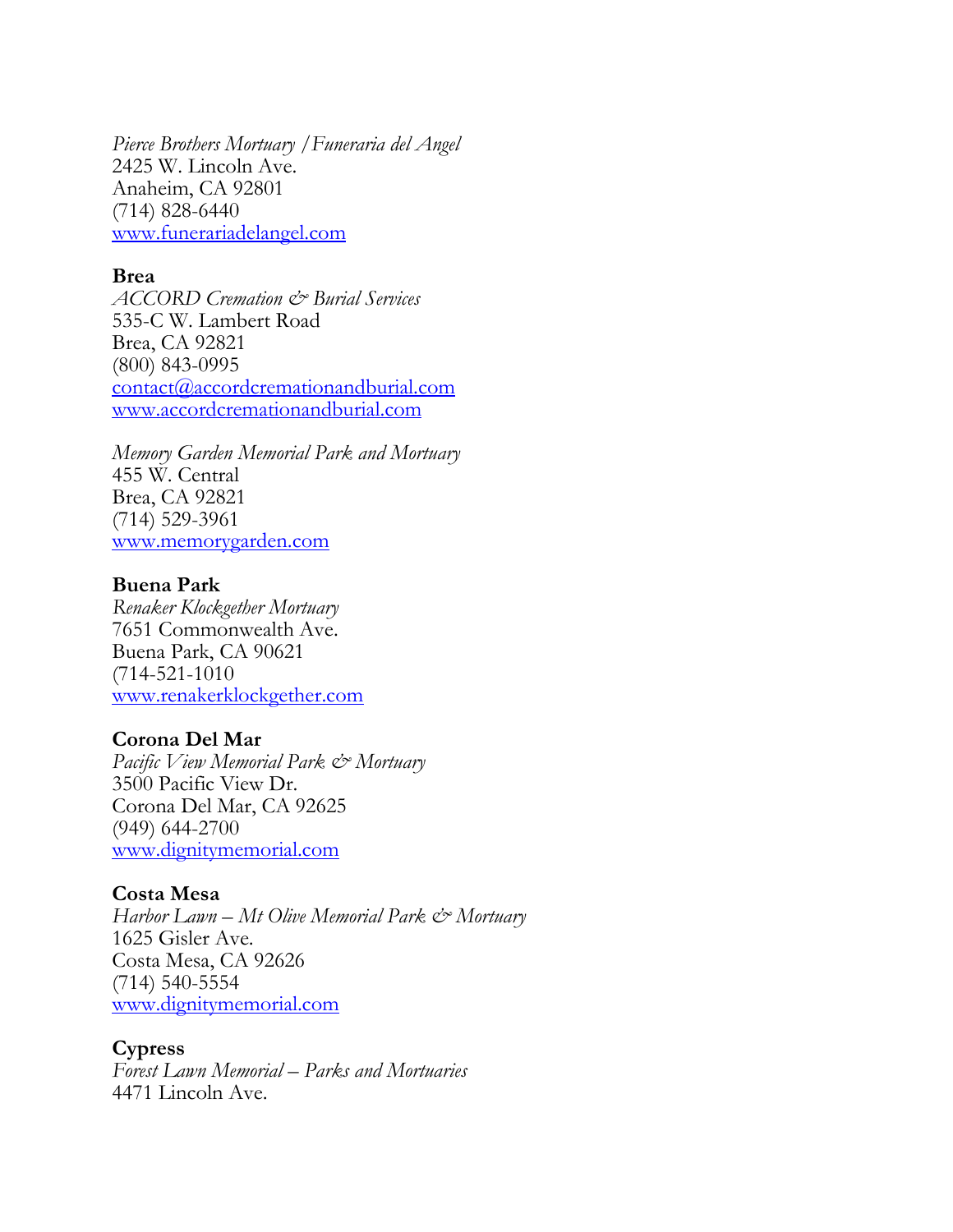Cypress, CA 90630 (800) 204-3131 <http://forestlawn.com/cypress/>

#### **Fullerton**

*McAular & Wallace Mortuary* 902 N. Harbor Blvd. Fullerton, CA 92832 (714) 525-4721 [www.mcaulaywallace.com](http://www.mcaulaywallace.com/)

#### **Huntington Beach**

*Heritage-Dilday Brothers Mortuary* 17911 Beach Blvd. Huntington Beach, CA 92647 (714) 842-7771 [www.heritage-dildaymemorialservices.com](http://www.heritage-dildaymemorialservices.com/)

#### **Irvine**

*O'Connor Mortuary* 4010 Barranca Parkway. Suite 200 Irvine, CA 92604 (949) 296-1010 [www.oconnormortuary.com](http://www.oconnormortuary.com/)

#### **La Habra**

*Community Funeral Services* 1301 B South Beach Blvd. La Habra, CA 90631 (562) 947-1960 [http://communityfuneralservice.com](http://communityfuneralservice.com/)

#### **Laguna Beach**

*McCormick & Son Mortuaries* 1795 Laguna Canyon Road Laguna Beach, CA 92651 (949) 494-9415 [www.mccormickandson.com](http://www.mccormickandson.com/)

#### **Laguna Hills**

*McCormick & Son Mortuaries* 25002 Moulton Parkway Laguna Hills, CA 92653 (949) 768-0933 [www.mccormickandson.com](http://www.mccormickandson.com/)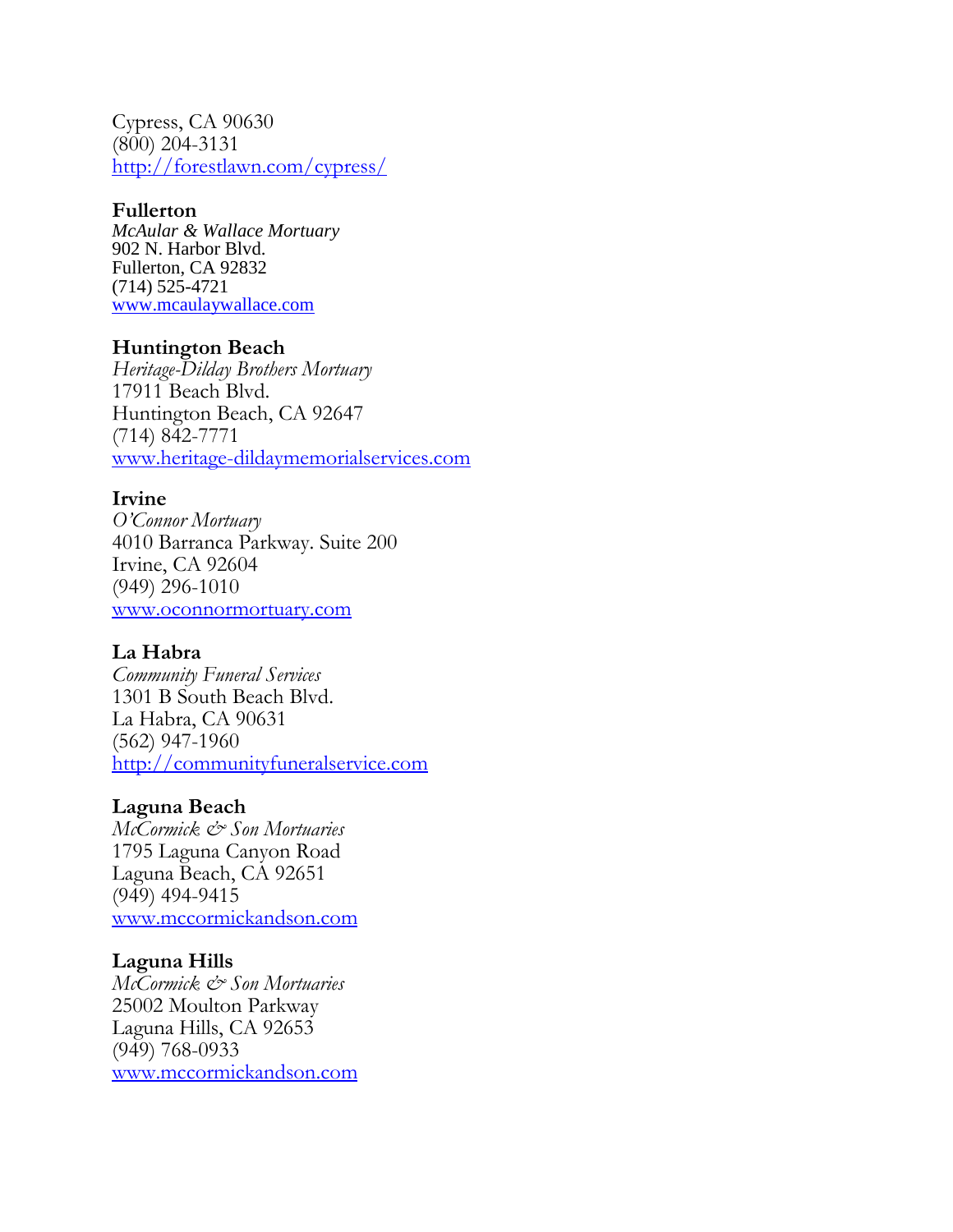#### **Lake Forest**

*Saddleback Chapel Mortuary* 21098 Bake Parkway, Ste. 104B Lake Forest, CA 92630 (949) 837-8403 [www.saddlebackchapel.com](http://www.saddlebackchapel.com/)

#### **Mission Viejo**

*Fairhaven Memorial Services* 27856 Center Dr. Mission Viejo, CA 92692 (949) 380-8911 [www.fairhavenmemorialservices.com](http://www.fairhavenmemorialservices.com/)

#### **Orange**

*Cremation Society of Orange Cost /Cremations* (800) 678-0669 [www.cremationoc.com](http://www.cremationoc.com/)

*Eternity Cremation and Burial Services* 438 E. Katella Ave., Ste. G Orange, CA 92867 (714) 771-5900 [http://eternitycremation.com](http://eternitycremation.com/)

*Ferrara Colonial Mortuary* 351 N. Hewest St. Orange, CA 92869 (714) 639-2711 [www.ferraramortuary.com](http://www.ferraramortuary.com/)

*Funeral & Cremation Services of Orange County* 351 N. Hewest St., Suite A Orange, CA 92869 (714) 667-7991 [www.funeral-cremation.com](http://www.funeral-cremation.com/)

#### **Placentia** *New Options Funeral Service* 2150 Brookhaven Placentia, CA 92870 (714) 528-7100 [info@newopt.com](mailto:info@newopt.com) [www.newopt.com](http://www.newopt.com/)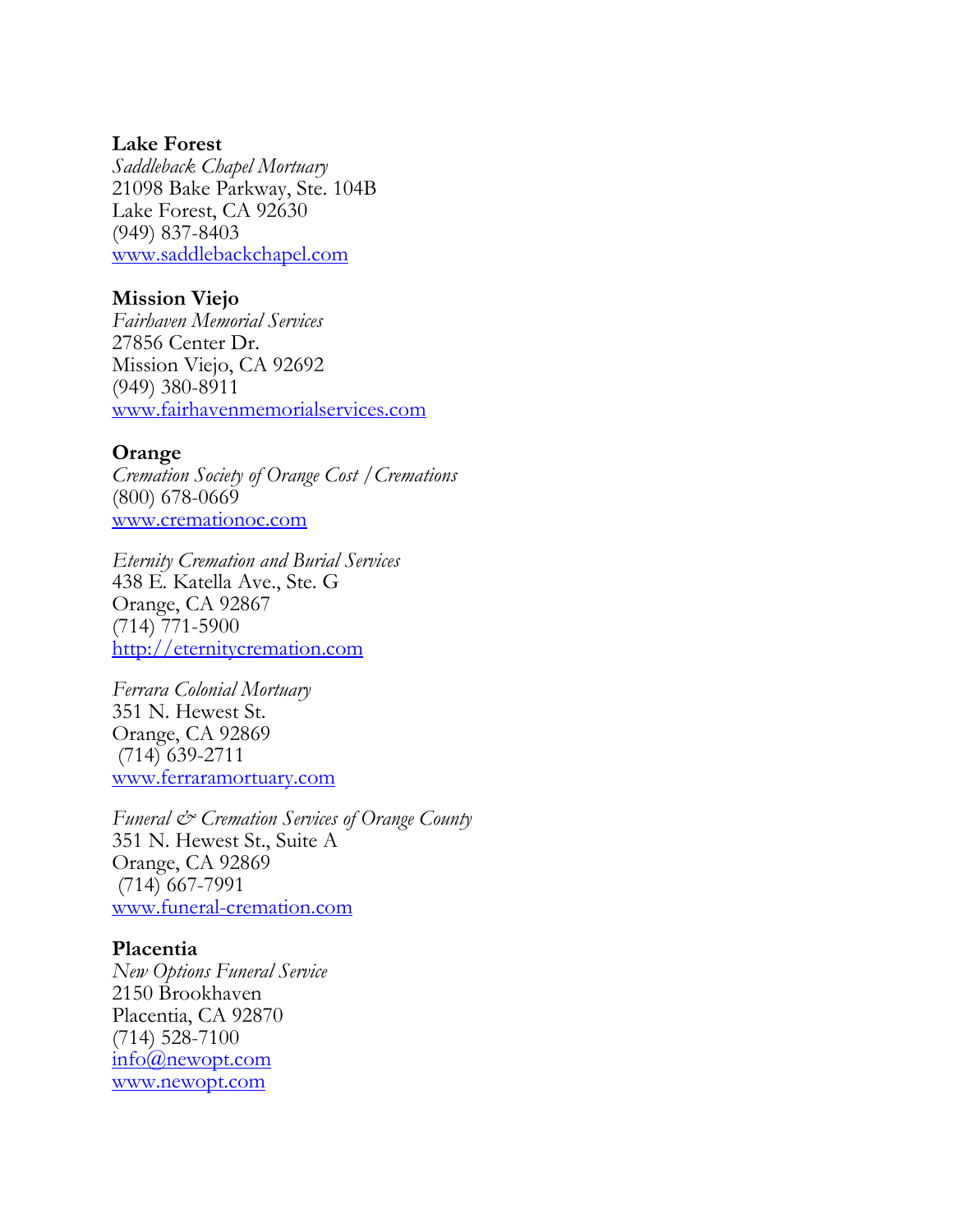#### **San Clemente**

*Lesneski Mortuary* 640 S. El Camino Real San Clemente, CA 92672 (949) 492-1717 [www.lesneskimortuary.com](http://www.lesneskimortuary.com/)

#### **San Juan Capistrano**

*O'Connor Mortuary* 31920 Del Obispo, Ste. 270 San Juan Capistrano, CA 92675 (949) 325-0143 [www.oconnormortuary.com](http://www.oconnormortuary.com/)

#### **Santa Ana**

*Brown Colonial Mortuary* 204 W. 17th Street Santa Ana, CA 92706 (714) 542-3949 [www.browncolonialmortuary.net](http://www.browncolonialmortuary.net/)

*Continental Funeral Home* 2525 N. Grand Ave. Santa Ana, CA 92705 (714) 771-1474

*Family Mortuary / Funeria Familiar 1201 N. Main St. Santa Ana, CA 92701 (714) 953-9045* [www.familymortuary.com](http://www.familymortuary.com/)

*MacDougall Family Mortuary / Funeraria del Angel* 1610 E. First Street Santa Ana, CA 92701 (714) 543-9351 [www.funerariadelangelsantaana.com](http://www.funerariadelangelsantaana.com/)

*Omega Society* 1577 N. Main Street Orange, CA 92867 (714) 754-7781 [www.omegasociety.com](http://www.omegasociety.com/)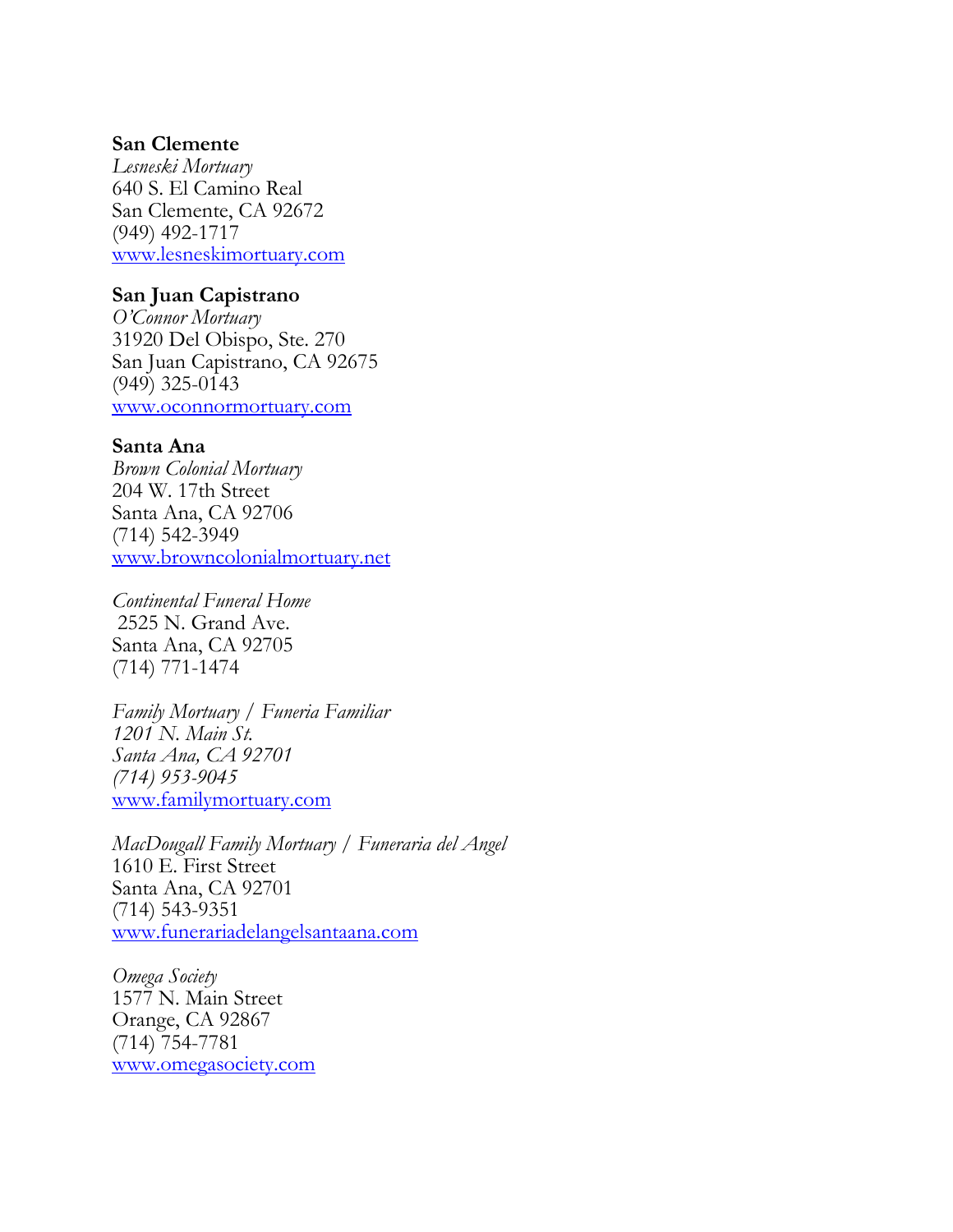#### **Tustin**

*Saddleback Chapel Mortuary* 220 E. Main Street Tustin, CA 92780 (714) 544-1450 [www.saddlebackchapel.com](http://www.saddlebackchapel.com/)

#### **Westminster**

*Peek Family Colonial Funeral Home* 7801 Bolsa Ave. Westminster, CA 92863 (714) 893-3525 [www.dignitymemorial.com/peek-funeral-home](http://www.dignitymemorial.com/peek-funeral-home)

*Westminster Memorial Park Mortuary* 14801 Beach Blvd. Westminster, CA 92683 (714) 893-2421 [www.dignitymemorial.com/westminster-memorial-park-mortuary](http://www.dignitymemorial.com/westminster-memorial-park-mortuary)

#### **Yorba Linda**

*McAulay & Wallace Mortuary* 18311 Lemon Dr. Yorba Linda, CA 92886 (714) 777-2692 [www.mcaulaywallace.com](http://www.mcaulaywallace.com/)

#### **Bereavement Support Groups**

*Bereaved Parent Support Group* (714) 960-1819 Contact: Nancy Ludt [nancyludt@](mailto:nancyludt@socal.rr.com)socal.rr.com

*Bereaved Parents USA* (714) 750-9237 Contact: Linda Moore

*CHOC Children's Bereavement Support Group* (714) 509-8521 [www.choc.org/patients](http://www.choc.org/patients)

*The Compassionate Friends* (714) 993-6708 Contact: Roy Redman [www.thecompasionatefriends.gov](http://www.thecompasionatefriends.gov/)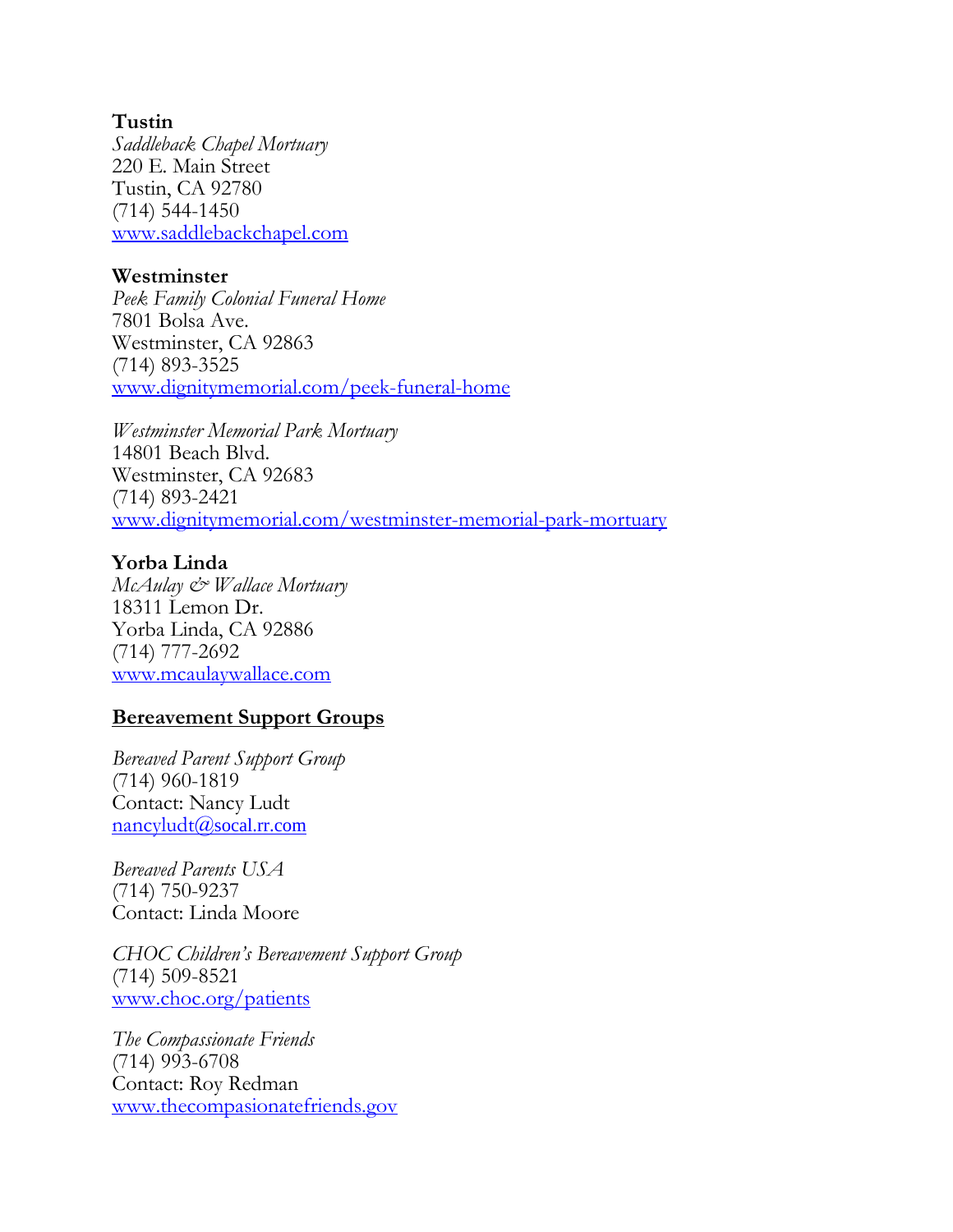*Forever Footprints* (specifically for parents who have experienced a pregnancy or infant loss) (714) 509-0065 [www.foreverfootprints.org](http://www.foreverfootprints.org/)

*Hoag Hospital Bereavement Support Groups* (949) 764-8358 Contact: Maxine Tzur [maxine.tzur@hoag.org](mailto:maxine.tzur@hoag.org)

*Mission Hospital* (949) 499-7133 Contact: Gloria Kislig [Gloria.kislig@stjoe.org](mailto:Gloria.kislig@stjoe.org)

## **Financial Assistance**

*The Unforgettables Foundation* (909) 335-1600 [www.unforgettables.org](http://www.unforgettables.org/)

The Unforgettables Foundation provides financial assistance to those families with limited resources to help offset the costs of final arrangements for children under the age of 18 years-old.

*CHOC Children's Bereavement Support Group* (714) 509-8521 [www.choc.org/patients](http://www.choc.org/patients)

They may be able to provide financial assistance in the child was a patient of CHOC.

*Orange County Social Services Agency* Central Regional Center 2020 W. Walnut St. Santa Ana, CA. 92703 714-834-8899 <http://ssa.ocgov.com/calfresh/general/whatis>

General Relief funds may be used for the burial or cremation of deceased indigent individuals who are US citizens or legally documented non-citizens when other resources are not available. A relative of the deceased individual must initiate the application. When there are no relatives, the County Public Administrator/Public Guardian's office or County Foster Care program may apply on behalf of the deceased. Any available death benefits must be paid to the County to offset any expenses paid by the county.

#### **Completing an Application**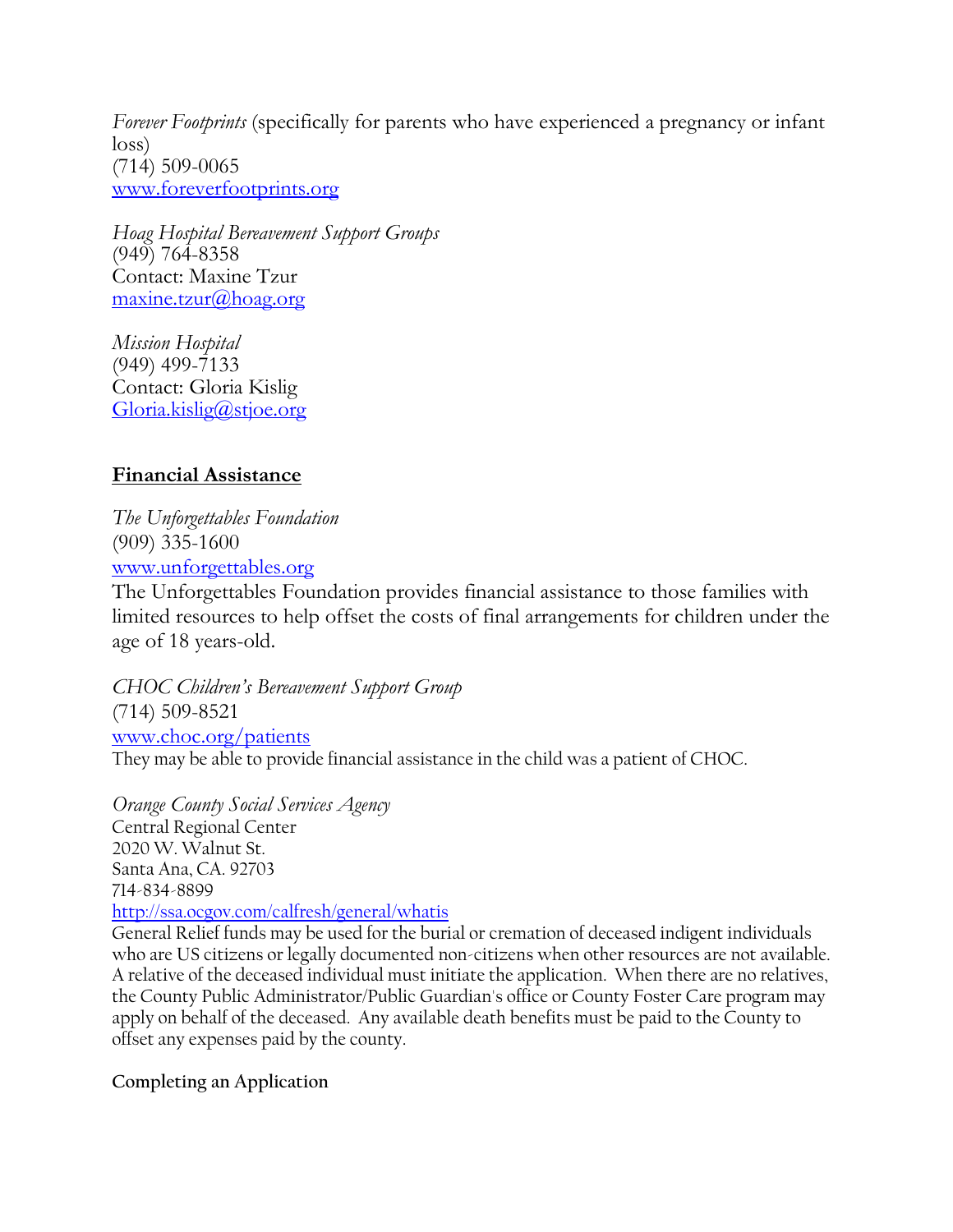In order to determine if you are eligible for GR and the amount of benefits you may be eligible for, you need to file an application. Applications must be made in person and are taken on a walk-in basis at the above address.

For applicants whose disability prevents them from getting to the above office, the following accommodations are available: a home application, a phone interview, and appointments in any regional office or other community locations. If you are unable to apply for GR in person due to a disability, please contact the Agency at 714-834-8899 and ask to speak to a supervisor. A one-day bus pass is available to individuals who are at a regional Social Services Agency office that does not process GR applications and the individual wishes to apply for GR. The bus pass is to travel to CRO. Bus passes are also available to applicants or recipients who need transportation to meet eligibility and verification requirements.

## **Other Resources**

*Funeral Consumer Alliance Southern California & Surrounding Areas* <http://www.fcasocal.org/index.html>

FCA of Southern California (FCASC) is a 501(c)(3) non-profit, all-volunteer run organization whose mission is to provide our local communities with the knowledge and tools they need to carry out meaningful, personalized, and affordable funerals.